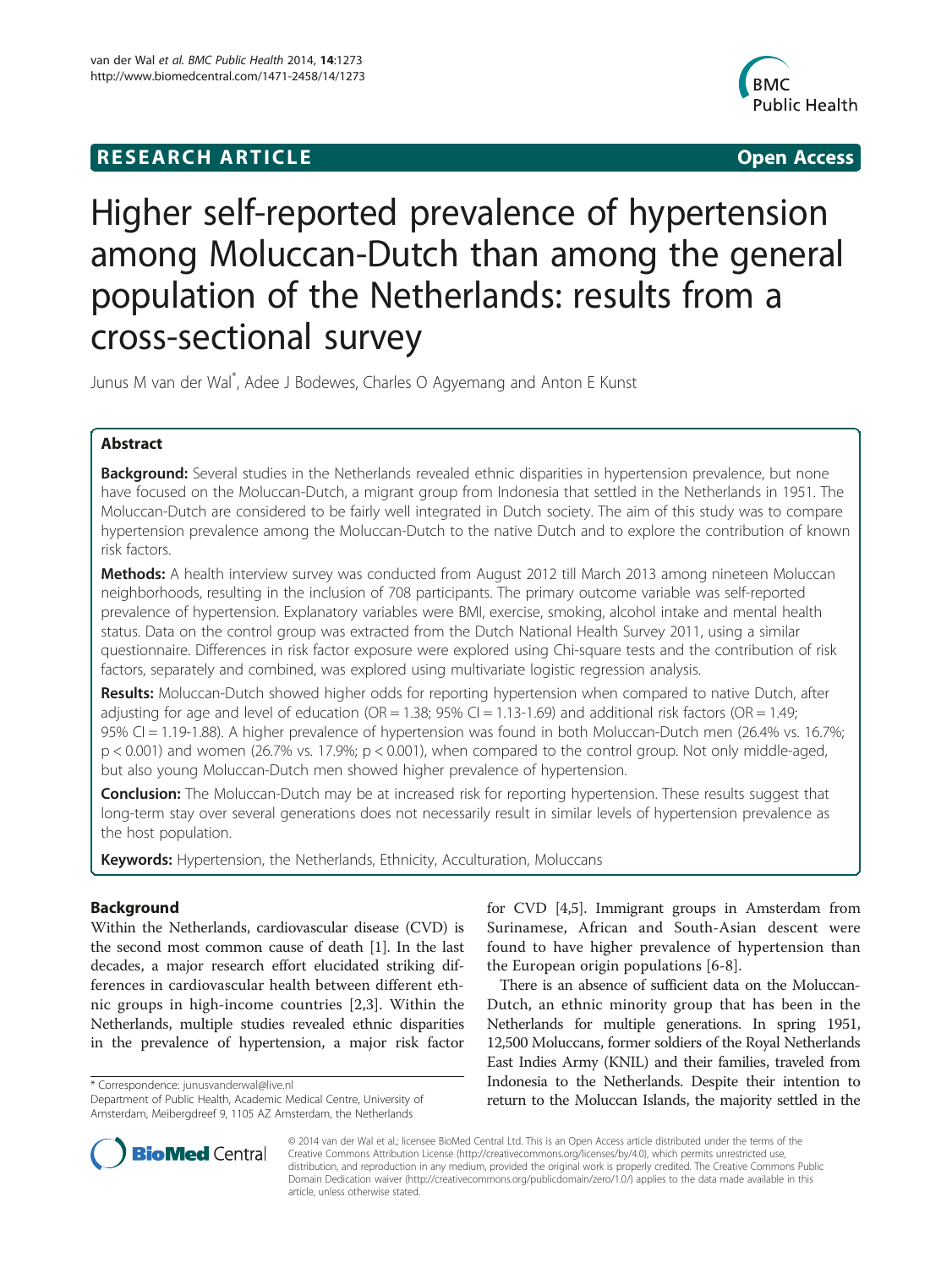Netherlands. No significant second migration wave occurred, resulting in a fairly static minority group [\[9\]](#page-6-0). A study in 2001 estimated that there were 45,000 people of Moluccan descent in the Netherlands [\[10](#page-6-0)]. The Moluccan-Dutch are considered to be fairly well integrated in Dutch society [\[11\]](#page-6-0), but at the same time still adhere to some aspects of traditional Moluccan culture. Persistent features such as traditional cuisine, strong adherence to religion, separate community life, and cohesive family ties still influence everyday-life. Furthermore, local Moluccan dialects such as Ternatean- and Ambonese Malay are still being spoken in Moluccan neighborhoods in the Netherlands. Despite having adjusted to life in Dutch society after 60 years, Moluccans still show considerable awareness of and interest in their cultural heritage. Their place in Dutch society exemplifies a process of segmented assimilation [[12,13\]](#page-6-0).

The fact that Moluccan-Dutch have been in the Netherlands much longer than any other ethnic minority group, but do not fully integrate in Dutch society, provides a unique opportunity to assess whether ethnic disparities in health could endure after considerable length of residence in the host country. This question is relevant, since multiple studies have suggested that the length of residence of an immigrant group will influence the health status of these people. Early studies in Japanese immigrants in the United States sparked the hypothesis that acculturation is a considerable factor of importance in ethnic disparities in coronary heart disease (CHD) [\[14\]](#page-6-0). Empirical evidence on length of residence, acculturation and cardiovascular health compiled since then shows an ambiguous relationship. Some studies give the impression that immigrant groups with lower incidence of CVD and risk factors converge to more unfavorable figures of the new host country [\[15,16\]](#page-6-0), whereas a higher incidence of CVD in first generation sometimes persists in the second generation [[17,18\]](#page-6-0). The relationship between length of stay and CVD is believed to be due mainly to a shifting risk profile [\[19,20](#page-6-0)]. Acculturation is often proposed to be a leading mechanism in this shifting risk profile, especially in the context of diet [[21](#page-6-0)] and other cardiovascular risk factors [\[16,22,23\]](#page-6-0).

There is little empirical evidence on the health status of the Moluccan-Dutch. A study by Ho et al. revealed that first generation, but not second generation Indonesian immigrants, displayed a higher risk of dying from CVD than native Dutch [[24](#page-6-0)]. Similarly, van Oeffelen et al. show that first generation Indonesian immigrants display a higher incidence of acute myocardial infarction when compared to native Dutch; the second generation Indonesian immigrants shows an inverted relationship [[13](#page-6-0)]. Nonetheless, both of these studies focused on Indonesian immigrants as a whole, a major part of which come from outside the Moluccan Islands. One study that surveyed

general practitioners in Moluccan-Dutch communities estimated the prevalence of hypertension and CVD to be significantly higher among the Moluccan-Dutch when compared to the native Dutch [\[25\]](#page-6-0).

The main purpose of this study was to compare the prevalence of hypertension in the Moluccan-Dutch community with the general Dutch population, and to explore the influence of known risk factors for hypertension. Based on previous studies on Indonesian and Moluccan immigrants and studies on other ethnic minorities in the Netherlands, we expect the prevalence of hypertension to be higher among the Moluccan-Dutch than among the native Dutch. Such a higher prevalence would be consistent with the process of segmented assimilation, and it would suggest that elements of traditional Moluccan culture have a persistent effect on hypertension risk. On the other hand, if prevalence of hypertension would be similar or close to the levels of native Dutch, this would suggest that a process of long-term acculturation had been of dominant influence.

# **Methods**

We carried out a survey among nineteen Moluccan communities. The questionnaire consisted of seven parts: demographics and work, acculturation and language, general wellbeing, illness and disease, healthcare use, (voluntary) care giving, and lifestyle. Questions were based on the National Health Survey questionnaire of the Dutch Central Bureau of Statistics/Statistics Netherlands (CBS) [\[26](#page-6-0)]. Questions specific to the Moluccan culture, such as traditional Moluccan diet or medicinal practices, were added.

The questionnaire was sent to all Moluccan-Dutch people between the ages of 30 till 65 who resided in nineteen Moluccan neighborhoods throughout the Netherlands. The neighborhoods were selected to be representative of all sixty Moluccan neighborhoods in terms of size, degree of urbanization, region, and dominant religion. Addresses were provided by local Moluccan organizations. Respondents had the option to complete the questionnaire on paper or online, or to be interviewed personally during a home visit. Non-respondents received a reminder two weeks after the questionnaire was sent.

Data on the native Dutch control group was extracted from the National Health Survey 2011 conducted by Statistics Netherlands (CBS). This survey was carried out among a random sample of the Dutch population drawn from municipal registries. For this analysis, we selected respondents between 30 and 65 with self-reported Dutch origin [[27](#page-6-0)].

The primary outcome variable was prevalence of hypertension, based on the acknowledgment of hypertension existence in the last 12 months in a question exploring current chronic diseases. Risk factors were BMI, exercise, smoking, drinking habits and mental health status. BMI was calculated using self-reported height and bodyweight.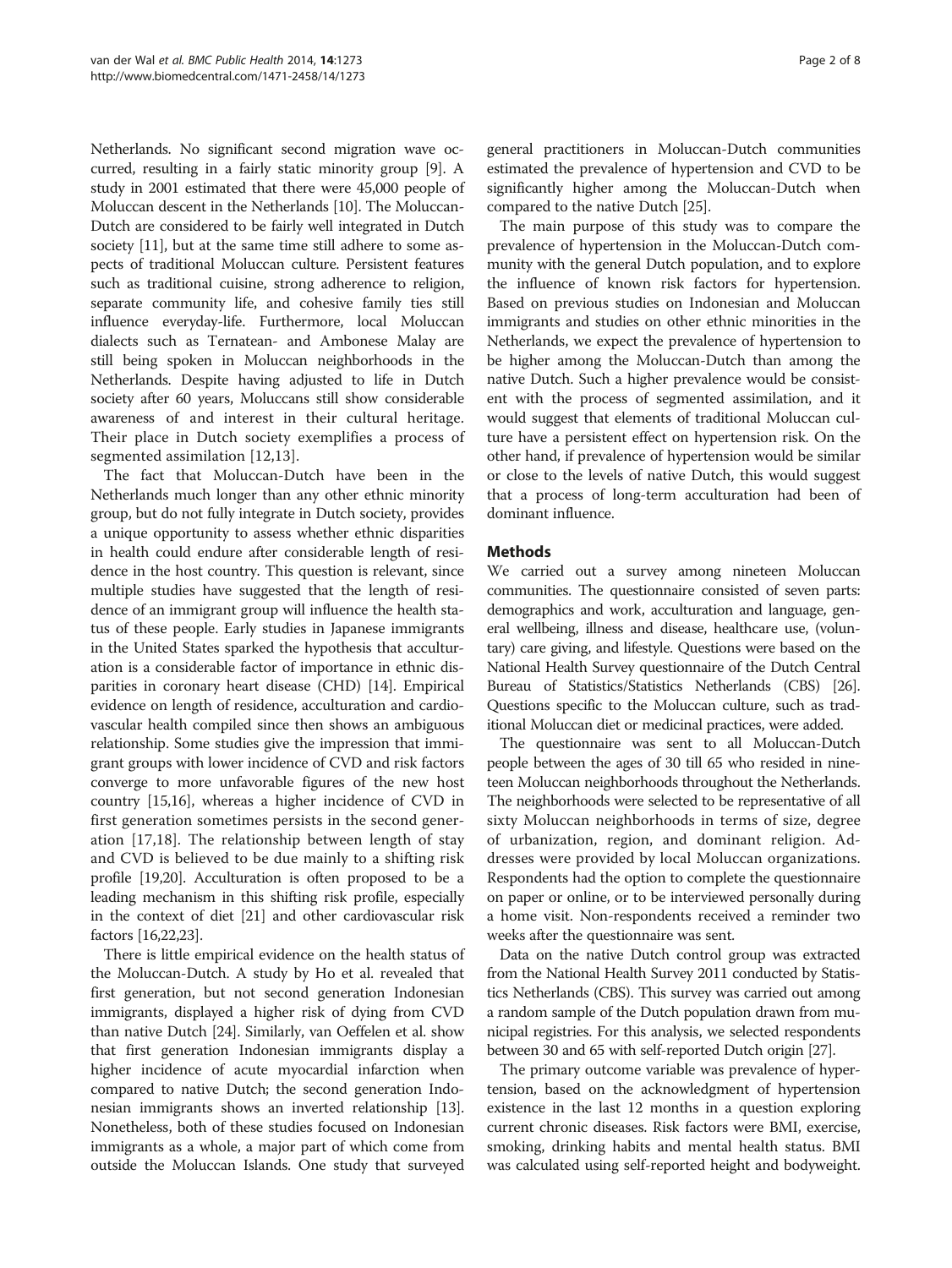Exercise was measured by number of strenuous activities performed each week, such as cycling, gardening or carrying heavy load, as reported in the lifestyle section in the questionnaire. Smoking habits and alcohol consumption were determined based on self-reported number of tobacco products smoked daily and number of alcoholic beverages consumed weekly. Mental health status was determined using the MHI-5 scale [\[28](#page-6-0)].

# Statistical analysis

Differences in the prevalence of hypertension were explored using a Chi-square test. The contribution of each risk factor to the difference in hypertension prevalence between Moluccan-Dutch and native Dutch was determined using multivariate logistic regression analysis. All regression models are stratified by sex and controlled for age and level of education. The contribution of other risk factors was assessed for each risk factor individually, by adding the risk factor to the basic model. For smoking and alcohol, we included ordinal variables with non-smoking and moderate alcohol intake as the reference group. BMI, exercise and mental health were included in similar ways. A p-value  $\leq 0.05$ was considered to indicate statistical significance. Data were analyzed using PASW statistics for Windows (IBM Corp. Released 2010. IBM SPSS Statistics for Windows, Version 19.0. Armonk, NY: IBM Corp.).

#### Ethical approval

The Medical Ethical Committee (METC) of the Academic Medical Center granted an exemption from requiring ethnical approval, because the Medical Research Involving Human Subjects Act (WMO), which governs medical research in the Netherlands, does not apply to this study.

# Results

#### Characteristics of the study population

In total 2935 questionnaires were sent and 755 persons returned a questionnaire. We excluded participants who were evidently not of Moluccan descent, who fell outside the age criteria for this study, or who failed to correctly complete most parts of the questionnaire, especially the question regarding hypertension. In the end 708 participants were included for analysis.

Basic demographic characteristics are presented in Table 1. There were significant differences between Moluccan-Dutch and native Dutch in all basic demographic characteristics. Compared to Moluccan-Dutch, the sample of native Dutch inhabitants was younger, higher educated and more likely to be cohabitating.

Prevalence rates of risk factors for CVD are presented in Table [2](#page-3-0). The Moluccan-Dutch men had somewhat higher prevalence of overweight than native Dutch ( $p =$ 0.064). There was no statistically significant difference in the proportion of current smokers, though native Dutch women seemed to smoke more than Moluccan-Dutch

|                        | Men (n = 1962)                |                                     |         | Women $(n = 2163)$            |                                     |         |  |
|------------------------|-------------------------------|-------------------------------------|---------|-------------------------------|-------------------------------------|---------|--|
|                        | Moluccan-Dutch<br>$(n = 341)$ | <b>Native Dutch</b><br>$(n = 1621)$ | p       | Moluccan-Dutch<br>$(n = 367)$ | <b>Native Dutch</b><br>$(n = 1796)$ | p       |  |
| Age (years)            | 56 $(51 - 60)$                | $51(42 - 59)$                       |         | 55 $(50 - 60)$                | $50(41 - 58)$                       |         |  |
| Age categories (%)     |                               |                                     | < 0.001 |                               |                                     | < 0.001 |  |
| $30 - 39$              | 6.2                           | 19.4                                |         | 8.4                           | 19.7                                |         |  |
| $40 - 49$              | 14.4                          | 26.0                                |         | 16.1                          | 29.1                                |         |  |
| $50 - 59$              | 50.1                          | 32.6                                |         | 49.6                          | 31.8                                |         |  |
| $60 - 65$              | 29.3                          | 22.0                                |         | 25.9                          | 19.4                                |         |  |
| Level of education (%) |                               |                                     | < 0.001 |                               |                                     | < 0.001 |  |
| Primary                | 2.1                           | 7.6                                 |         | 4.4                           | 10.2                                |         |  |
| Secondary              | 41.3                          | 22.6                                |         | 46.6                          | 25.0                                |         |  |
| Secondary vocational   | 33.4                          | 30.1                                |         | 32.2                          | 30.0                                |         |  |
| Higher                 | 20.2                          | 36.6                                |         | 13.6                          | 31.0                                |         |  |
| Missing                | 2.9                           | 3.1                                 |         | 3.3                           | 3.8                                 |         |  |
| Cohabitation (%)       |                               |                                     | 0.017   |                               |                                     | < 0.001 |  |
| Yes                    | 76.8                          | 82.2                                |         | 61.9                          | 81.6                                |         |  |
| <b>No</b>              | 23.2                          | 17.6                                |         | 37.6                          | 18.0                                |         |  |
| Missing                |                               | 0.2                                 |         | 0.5                           | 0.4                                 |         |  |

Table 1 Basic demographic characteristics of Moluccan-Dutch study population and native Dutch control group

Age is displayed in median and interquartile ranges. Value p is calculated by Chi-square test.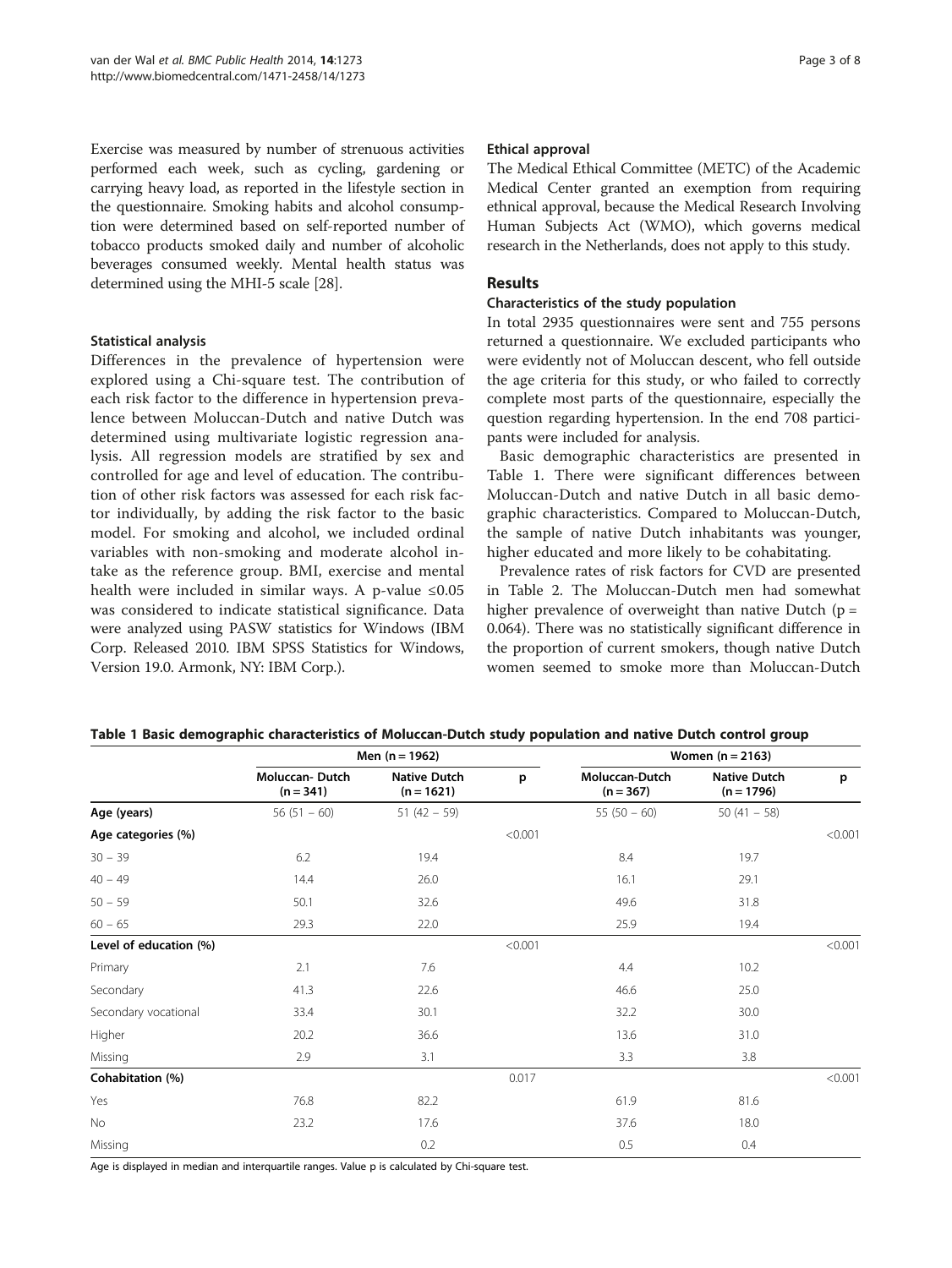## <span id="page-3-0"></span>Table 2 Exposure to risk factors in the Moluccan-Dutch study population and native Dutch control group

|                                                     | Men                           |                                     |         | Women                         |                                     |         |
|-----------------------------------------------------|-------------------------------|-------------------------------------|---------|-------------------------------|-------------------------------------|---------|
|                                                     | Moluccan-Dutch<br>$(n = 341)$ | <b>Native Dutch</b><br>$(n = 1621)$ | p       | Moluccan-Dutch<br>$(n = 367)$ | <b>Native Dutch</b><br>$(n = 1796)$ | P       |
| BMI categories (%)                                  |                               |                                     | 0.064   |                               |                                     | 0.183   |
| Underweight (<18)                                   | 0.3                           | 0.4                                 |         | 1.6                           | 1.3                                 |         |
| Normal (18-25)                                      | 33.4                          | 41.5                                |         | 46.9                          | 53.0                                |         |
| Overweight (25-30)                                  | 49.0                          | 46.4                                |         | 35.4                          | 30.5                                |         |
| Obese                                               | 15.0                          | 11.0                                |         | 12.3                          | 12.8                                |         |
| Missing                                             | 2.3                           | $0.7\,$                             |         | 3.8                           | 2.5                                 |         |
| Different exercise activities on a weekly basis (%) |                               |                                     | 0.162   |                               |                                     | < 0.001 |
| $0 - 2$                                             | 20.8                          | 24.9                                |         | 19.9                          | 21.2                                |         |
| $3 - 5$                                             | 56.0                          | 54.7                                |         | 66.8                          | 57.2                                |         |
| $6 - 8$                                             | 23.5                          | 20.4                                |         | 13.3                          | 21.7                                |         |
| Smoking (%)                                         |                               |                                     | < 0.001 |                               |                                     | < 0.001 |
| Never smoked                                        | 24.1                          | 36.2                                |         | 31.3                          | 38.4                                |         |
| Past smoker                                         | 49.7                          | 41.1                                |         | 42.5                          | 40.4                                |         |
| Current smoker                                      |                               |                                     |         |                               |                                     |         |
| $1 - 10$ per day                                    | 13.5                          | 10.4                                |         | 19.9                          | 11.5                                |         |
| 11 - 20 per day                                     | 8.8                           | 9.4                                 |         | 4.6                           | 8.1                                 |         |
| >20 per day                                         | 1.8                           | 2.8                                 |         | 1.6                           | 1.7                                 |         |
| Missing                                             | 0.2                           | $\mathbf 0$                         |         | $\mathbf 0$                   | $\mathbf 0$                         |         |
| Alcohol consumptions per week (%)                   |                               |                                     | < 0.001 |                               |                                     | < 0.001 |
| Abstainers                                          | 34.0                          | 11.2                                |         | 55.6                          | 24.0                                |         |
| Habitual $(1 - 14)$                                 | 58.1                          | 66.7                                |         | 41.1                          | 66.8                                |         |
| Often (15 - 28)                                     | 5.9                           | 16.9                                |         | 0.3                           | 6.0                                 |         |
| Excessive (>28)                                     | 1.5                           | 3.4                                 |         | 0.0                           | 0.6                                 |         |
| Missing                                             | 0.6                           | 1.8                                 |         | 3.0                           | 2.6                                 |         |
| People engaging in binge drinking episodes (%)      |                               |                                     | < 0.001 |                               |                                     | < 0.001 |
| Daily                                               | 1.5                           | 2.5                                 |         | 0.3                           | 0.4                                 |         |
| Weekly                                              | 7.3                           | 13.6                                |         | 1.1                           | 3.1                                 |         |
| Monthly                                             | 38.7                          | 32.7                                |         | 22.3                          | 11.4                                |         |
| Never                                               | 29.3                          | 39.4                                |         | 39.8                          | 61.3                                |         |
| Missing                                             | 23.2                          | 11.8                                |         | 36.5                          | 23.8                                |         |
| Mental health status (%)                            |                               |                                     | < 0.001 |                               |                                     | 0.008   |
| $MHI-5 > 80$                                        | 51.9                          | 64.3                                |         | 44.1                          | 53.4                                |         |
| MHI-5 60 - 80                                       | 37.8                          | 24.8                                |         | 38.7                          | 31.7                                |         |
| $MHI-5 < 60$                                        | 8.2                           | 9.5                                 |         | 12.8                          | 11.9                                |         |
| Missing                                             | 2.1                           | 1.5                                 |         | 4.4                           | 3.0                                 |         |

MHI-5 = value on the Mental Health Inventory 5-scale. All p-values represent the outcome of a Chi-square test, testing for even distribution between different categories.

women. Both Moluccan-Dutch men and women consumed alcohol less often than their native Dutch counterparts  $(p < 0.001)$ . The Moluccan-Dutch more often reported lower scores on the MHI-5 scale than the native Dutch, both in men  $(p < 0.001)$  and women  $(p < 0.001)$ 0.001). However, in both groups only a small proportion of the respondents had a MHI-5 score below 60, which denotes poor mental health in the general Dutch population according to the Dutch Central Bureau of Statistics [[26\]](#page-6-0). Prevalence of other risk factors showed no significant difference between the Moluccan-Dutch and native Dutch.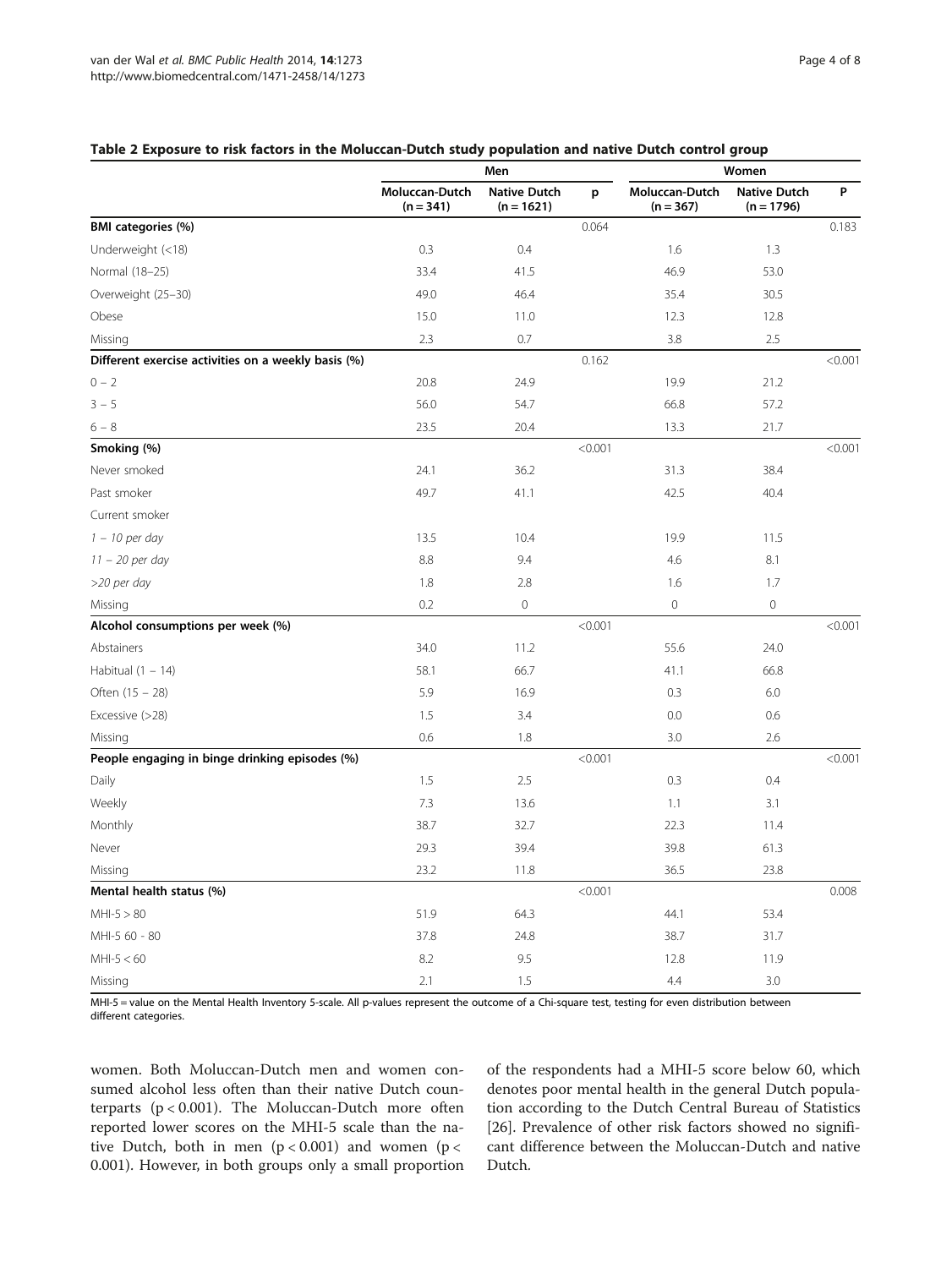#### Ethnic differences in hypertension

Differences in the prevalence of hypertension are shown in Table 3. There was a significant difference between Moluccan-Dutch and native Dutch, in both men (26.4% vs. 16.7% resp.; p < 0.001) and women (26.7% vs. 17.9% resp.; p < 0.001). Difference in hypertension prevalence was observed in most age categories, including those younger than 50 years.

Odds ratios for reporting hypertension by a Moluccan-Dutch person, when compared to a native Dutch, are presented in Table [4](#page-5-0). Higher odds were found for both Moluccan-Dutch men (OR = 1.38 95% CI = 1.04-1.83; p = 0.011) and women  $(OR = 1.35; 95\% \text{ CI} = 1.03-1.77; p =$ 0.034). The high odds persisted after adjusting for age, level of education and risk factor exposure. The OR only diminished substantially after adjusting for alcohol intake in the female group (from 1.313 to 1.225).

## **Discussion**

Our results are suggestive of a higher prevalence of hypertension in Moluccan-Dutch men and women, when compared to the native Dutch population. Notably, not only middle-aged, but also young Moluccan-Dutch men in our study population showed a higher prevalence of hypertension than their native Dutch counterparts. Even though exposure to various life style risk factors differed between the Moluccan- and native Dutch, these risk factors did not substantially influence the odds for the prevalence of hypertension among the Moluccan-Dutch.

This study has a number of limitations that should be evaluated. First of all, occurrence of hypertension was determined using self-report instead of measurements. This is likely to result in an underestimation of hypertension prevalence in both the Moluccan-Dutch and the control group. Further analyses of the survey data suggest that the Moluccan-Dutch in our study population are less likely to visit a physician than native Dutch (results not shown). This might result in a greater underestimation of hypertension among Moluccan-

The response rate of 25.7% in the Moluccan-Dutch survey is low as compared to the response rate in the Dutch National Health Survey [[27](#page-6-0)] between 60-65%. As a result, bias related to non-response is likely to have greater effect among Moluccan-Dutch. The direction of bias is uncertain, as it is unknown whether having hypertension increases the odds of completing and returning a health questionnaire. Perhaps Moluccans with disease were more likely to respond. However, this is not supported by the relatively low levels of health care utilization observed in our sample.

As this study was aimed to compare Moluccan-Dutch to the native Dutch, we did not make comparisons among Moluccan-Dutch participants. Yet, it might have been of interest to assess whether the prevalence of hypertension is related to the degree to which participants felt integrated into Dutch society. There were some variables in the survey that could potentially serve as measures of integration, such as Dutch language proficiency or ethnic identity. Language proficiency was high especially among younger Moluccan-Dutch, and slightly less among older Moluccans. Only 8% of the Moluccan-Dutch identified themselves as Dutch; the great majority (87,7%) identified themselves as Moluccan. Yet, we found no consistent or statistically significant correlation between Dutch language proficiency or ethnic identity and the likelihood of reporting hypertension.

Our results support previous suspicion among general practitioners that Moluccan-Dutch patient are at greater risk of having hypertension than native Dutch [\[25](#page-6-0)]. In addition, when placing our results in international perspective, the prevalence of hypertension is suggested to be higher in Indonesia as compared to the Netherland. Statistics Netherlands (CBS) reported a prevalence of hypertension of 16% in 2011 based on a cross-sectional survey among Dutch citizens of all ages. According to the World Health Organization (WHO), the prevalence of hypertension in Indonesia in 2008 was 32.5% among

| Table 3 Prevalence of hypertension in the Moluccan-Dutch study population and native Dutch control group |  |  |  |
|----------------------------------------------------------------------------------------------------------|--|--|--|
|----------------------------------------------------------------------------------------------------------|--|--|--|

|                                    | Men                           |                                    |                      | Women                         |                                    |                      |  |
|------------------------------------|-------------------------------|------------------------------------|----------------------|-------------------------------|------------------------------------|----------------------|--|
|                                    | Moluccan-Dutch<br>$(n = 341)$ | General Dutch pop.<br>$(n = 1621)$ | р                    | Moluccan-Dutch<br>$(n = 367)$ | General Dutch pop.<br>$(n = 1769)$ | p                    |  |
| Hypertension by age categories (%) |                               |                                    | 0.008                |                               |                                    | $0.122$ <sup>1</sup> |  |
| $30 - 39$                          | 9.5                           | 5.1                                | 0.381                | 6.5                           | 5.1                                | 0.745                |  |
| $40 - 49$                          | 16.3                          | 10.9                               | 0.262                | 20.3                          | 11.7                               | 0.056                |  |
| $50 - 59$                          | 31.0                          | 20.5                               | 0.004                | 25.3                          | 24.5                               | 0.837                |  |
| $60 - 65$                          | 27.0                          | 29.4                               | 0.638                | 40.0                          | 27.8                               | 0.022                |  |
| Total group                        | 26.4                          | 16.7                               | < 0.001 <sup>2</sup> | 26.7                          | 17.9                               | < 0.001 <sup>2</sup> |  |

1: p-value of the Chi-square statistic for distribution between Moluccan-Dutch and native Dutch.

2: p-value of the Chi-square statistic for difference in hypertension prevalence between Moluccan-Dutch and native Dutch.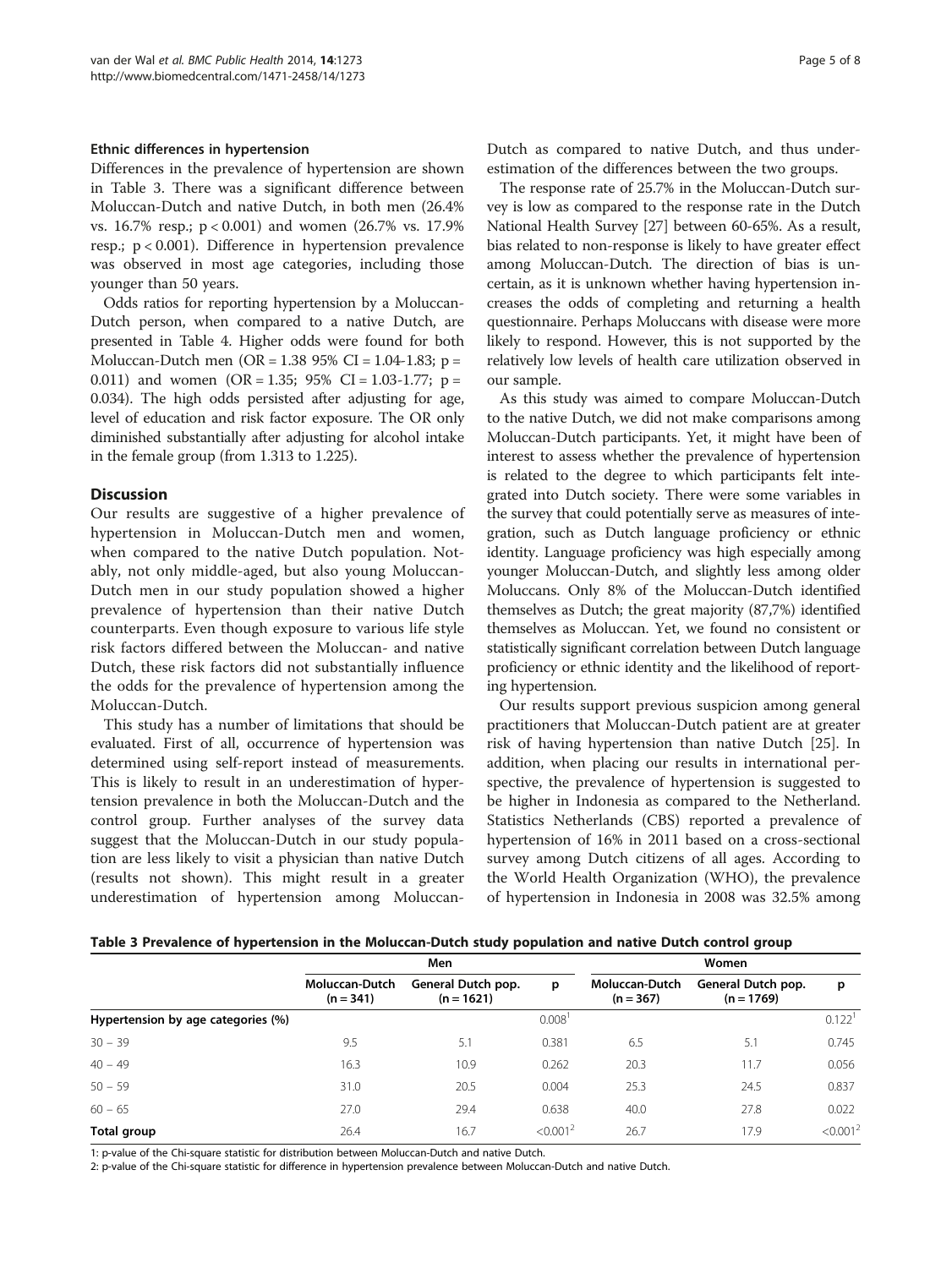<span id="page-5-0"></span>

|                                         | Men       |                 |           | Woman           | <b>Total</b> |                 |
|-----------------------------------------|-----------|-----------------|-----------|-----------------|--------------|-----------------|
|                                         | <b>OR</b> | 95% CI*         | <b>OR</b> | 95% CI*         | <b>OR</b>    | 95% CI*         |
| When adjusted for                       |           |                 |           |                 |              |                 |
| BD.                                     | 1.458     | $1.089 - 1.952$ | 1.319     | $0.997 - 1.745$ | 1.384        | $1.130 - 1.694$ |
| $BD + BMI$                              | 1.430     | $1.056 - 1.936$ | 1.400     | $1.045 - 1.875$ | 1.414        | $1.146 - 1.744$ |
| BD + Smoking                            | 1.447     | $1.079 - 1.941$ | 1.360     | $1.024 - 1.804$ | 1.395        | $1.138 - 1.710$ |
| $BD + Alcohol$                          | 1.455     | $1.075 - 1.970$ | 1.225     | $0.913 - 1.644$ | 1.324        | $1.073 - 1.635$ |
| BD + Alcohol (incl. binge drinking)     | 1.505     | $1.107 - 2.047$ | 1.237     | $0.911 - 1.679$ | 1.364        | $1.099 - 1.694$ |
| $BD + Exercise$                         | 1.484     | $1.107 - 1.990$ | 1.330     | $1.003 - 1.763$ | 1.393        | $1.137 - 1.706$ |
| BD + Mental health                      | 1.488     | $1.102 - 2.007$ | 1.308     | $0.980 - 1.746$ | 1.389        | $1.129 - 1.709$ |
| All risk factors                        | 1.492     | $1.079 - 2.064$ | 1.395     | $1.012 - 1.924$ | 1.420        | $1.133 - 1.780$ |
| All risk factors (incl. binge drinking) | 1.573     | $1.132 - 2.185$ | 1.413     | $1.013 - 1.971$ | 1.494        | $1.185 - 1.883$ |

BD = basic demographics (age and level of education); OR = odds ratio; CI = confidence interval; when controlling for additional risk factors, ordinal variables were used.  $*$ p < 0.05.

males and 29.3% among females [[29](#page-6-0)]. It seems that the hypertension prevalence in our study group of Moluccan-Dutch is in-between Dutch and Indonesian values.

A higher prevalence of hypertension among the Moluccan Dutch, including the youngest age groups, might be explained by both social and biomedical factors. Despite the general opinion that the Moluccan-Dutch are well integrated in Dutch society, there are signs that their integration had only been partial. Moluccan Dutch rather exemplify a process of segmented assimilation. Moluccan-Dutch of the third generation show a high interest in their cultural heritage, even more so than the second generation [[12](#page-6-0)]. Some aspects of traditional Moluccan culture are likely to influence their cardiovascular risk profile. For example, regular consumption of traditional Moluccan dishes, which often contain excessive amounts of salt, sugar or fat, might influence the risk of hypertension.

Biomedical factors are also likely to contribute to the difference in hypertension prevalence between Moluccan-Dutch and native Dutch in our study. Nguyen et al. showed that Indonesians, when compared to Vietnamese or Chinese, shown increasing odds for developing hypertension at lower BMI. This is probably attributable to differences in body fat volume at similar BMI levels [[30](#page-6-0)]. One study documented differences in body composition between people of Indonesian and Dutch descent [[31](#page-6-0)]. This physiological trait might contribute to the Moluccan-Dutch differences in prevalence of hypertension despite the small or non-existent differences in overweight.

The less optimal mental health status of the Moluccan-Dutch may, at least in theory, partly explain the difference in hypertension prevalence. A growing body of evidence supports a longstanding hypothesis that psychosocial stress, especially chronic stress and depression, influences occurrence of hypertension [[32,33\]](#page-6-0). Depressive symptoms are associated with a higher exposure to risk factors for

CVD [\[34\]](#page-6-0). However, in our study, controlling for mental health barely altered the difference in the occurrence of hypertension between the ethnic groups. Further investigation using more detailed measures of mental health might provide more insight into the increased hypertension risk of Moluccan-Dutch.

We found that the higher prevalence of hypertension of Moluccan-Dutch women was in part explained by controlling for alcohol consumption. However, Moluccan-Dutch women consumed substantially less alcoholic beverages than the native Dutch women. It is possible that they might not benefit from proposed positive effects of moderate alcohol consumption in women, such as decreased occurrence of hypertension and metabolic biomarkers associated with CVD [\[35-38\]](#page-7-0). A speculative explanation might be that Moluccan-Dutch women are more likely to abstain from alcohol after being diagnosed with hypertension, a standard health advice in Dutch general practitioners offices [[39](#page-7-0)].

Factors that fall outside the scope of our survey, such as racial discrimination [\[40\]](#page-7-0) or genetics, might partly explain the differences found [[41-43](#page-7-0)]. However, current research does not provide enough evidence to determine the contribution of these factors to the difference in hypertension prevalence observed in our study.

#### Conclusion

The study limitations call for verification of our results by research using objective measurement of hypertension. Even so, our results could prompt healthcare providers in Moluccan-Dutch communities to aim at improving quality of care, especially cardiovascular risk management. A more thorough hypertension screening of Moluccan-Dutch patients may potentially lead to better cardiovascular health.

Furthermore, our study provides clues about the validity of the acculturation theory by suggesting that long-term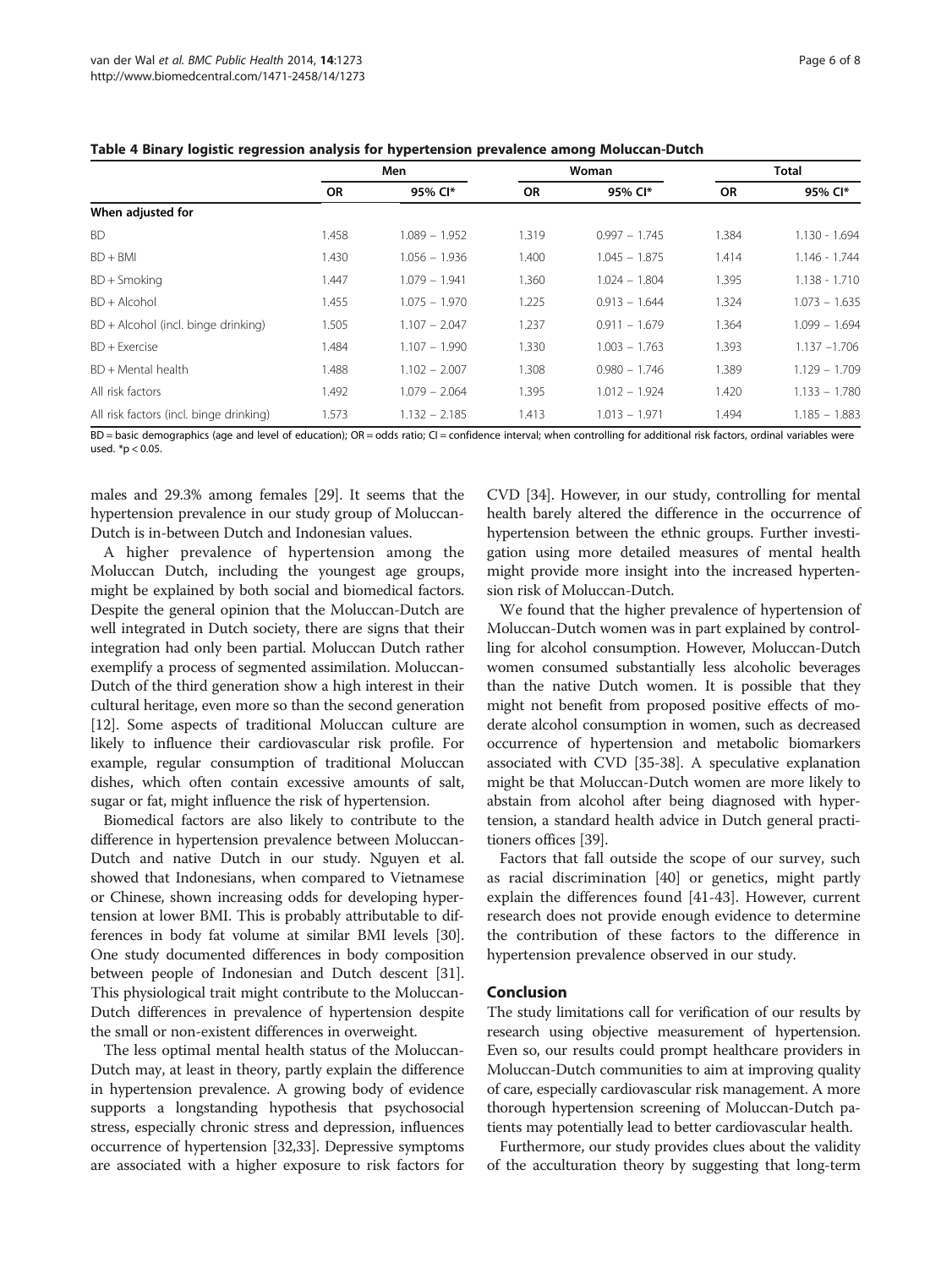<span id="page-6-0"></span>stay over several generations does not necessarily result in similar levels of hypertension prevalence as the host population. Ongoing research is needed to clarify ethnic disparities in cardiovascular health and the mechanism underlying such disparities, particularly as we continue to unveil new minority groups potentially at risk for circulatory disease.

#### Competing interests

The authors declare that they have no competing interests.

#### Authors' contributions

JvdW assisted in the acquisition of data, analyzed the data presented in this article and wrote the first draft of the article. AB contributed to the design of the study, led the process of data-acquisition and was involved in drafting the manuscript. CA contributed substantially to the drafting of the manuscript. AK contributed to the design of the study, assisted in the analysis of the data and commented on previous drafts of this manuscript. All authors read and approved the final manuscript.

#### Authors' information

Junus M van der Wal is a medical student at the University of Amsterdam, currently in possession of a bachelor's degree.

Adee J Bodewes (BSc) is staffed at the department of public health at the Academic Medical Center in Amsterdam, through her work for the Moluccans & Health project.

Dr. Charles O Agyemang (PhD) is a scientific staff member of the department of public health at the Academic Medical Center in Amsterdam and one of the institute's principal investigators.

Prof. Dr. Anton E Kunst is a professor in social epidemiology at Academic Medical Center in Amsterdam and one of the institute's principal investigators.

#### Acknowledgement

We thank the Dutch organization BUAT (Platform for Moluccans) for financing the field work and analyses of the 'Moluccans & Health' survey.

#### Received: 4 September 2014 Accepted: 11 December 2014 Published: 15 December 2014

#### References

- 1. van der Lucht F, Polder JJ: Van gezond naar beter: Kernrapport van de Volksgezondheid Toekomst Verkenning 2010. 2010:27–28.
- Mensah GA, Mokdad AH, Ford ES, Greenlund KJ, Croft JB: State of disparities in cardiovascular health in the United States. Circulation 2005, 111:1233–1241.
- Rafnsson SB, Bhopal RS, Agyemang C, Fagot-Campagna A, Harding S Hammar N, Hedlund E, Juel K, Primatesta P, Rosato M, Rey G, Wild SH, Mackenbach JP, Stirbu I, Kunst AE: Sizable variations in circulatory disease mortality by region and country of birth in six European countries. Eur J Public Health 2013, 23:594–605.
- 4. Lewington S, Clarke R, Qizilbash N, Peto R, Collins R: Age-specific relevance of usual blood pressure to vascular mortality: a meta-analysis of individual data for one million adults in 61 prospective studies. Lancet 2002, 360:1903–1913.
- 5. Yusuf S, Hawken S, Ounpuu S, Dans T, Avezum A, Lanas F, McQueen M, Budai A, Pais P, Varigos J, Lisheng J: Effect of potentially modifiable risk factors associated with myocardial infarction in 52 countries (the INTERHEART study): case–control study. Lancet 2004, 364:937–952.
- Agyemang C, Bindraban N, Mairuhu G, Montfrans G, Koopmans R, Stronks K: Prevalence, awareness, treatment, and control of hypertension among Black Surinamese, South Asian Surinamese and White Dutch in Amsterdam, The Netherlands: the SUNSET study. J Hypertens 2005, 23:1971–1977.
- Agyemang C, Nicolaou M, Boateng L, Dijkshoorn H, van de Born BJ, Stronks K: Prevalence, awareness, treatment, and control of hypertension among Ghanaian population in Amsterdam, the Netherlands: the GHAIA study. Eur J Prev Cardiol 2012, 20:938–946.
- 8. Dijkshoorn H, van Dijk T, Janssen AP: Amsterdamse Gezondheidsmonitor 2008. Amsterdam, the Netherlands: GGD Amsterdam; 2009:40–43.
- 9. Beets G, Huisman C, van Imhoff E, Koesoebjono S, Walhout E: De Demografische Geschiedenis van de Indische Nederlanders. Den Haag: NIDI; 2002:59–65.
- 10. FORUM: Factsheet Molukkers in Nederland. Utrecht, the Netherlands: Instituut voor Multiculturele Vraagstukken; 2011. 8-12-2013.
- 11. Veenman J: Maatschappelijk integratie bij Molukkers in Nederland, Molukse Jongeren in Nederland. 2001:15–26.
- 12. Post S: Anak Mas, Gouden Kind. Groningen: Noordboek (Friese Pers Boekerij BV); 2001.
- 13. Bosdriesz JR, Lichthart N, Witvliet MI, Busschers WB, Stronks K, Kunst AE: Smoking prevalence among migrants in the US compared to the US-born and the population in countries of origin. PLoS One 2013, 8:e58654.
- 14. Marmot MG, Syme SL: Acculturation and coronary heart disease in Japanese-Americans. Am J Epidemiol 1976, 104:225–247.
- 15. van Oeffelen AA, Vaartjes I, Stronks K, Bots ML, Agyemang C: Incidence of acute myocardial infarction in first and second generation minority groups: Does the second generation converge towards the majority population? Int J Cardiol 2013, 168:5422–5429.
- 16. Chiu M, Austin PC, Manuel DG, Tu JV: Cardiovascular risk factor profiles of recent immigrants vs long-term residents of Ontario: a multi-ethnic study. Can J Cardiol 2012, 28:20-26.
- 17. Sundquist K, Li X: Coronary heart disease risks in first- and secondgeneration immigrants in Sweden: a follow-up study. J Intern Med 2006, 259:418–427.
- 18. Harding S, Rosato M, Teyhan A: Trends for coronary heart disease and stroke mortality among migrants in England and Wales, 1979–2003: slow declines notable for some groups. Heart 2008, 94:463–470.
- 19. Malmusi D, Borrell C, Benach J: Migration-related health inequalities: showing the complex interactions between gender, social class and place of origin. Soc Sci Med 2010, 71:1610–1619.
- 20. Koya DL, Egede LE: Association between length of residence and cardiovascular disease risk factors among an ethnically diverse group of United States immigrants. J Gen Intern Med 2007, 22:841–846.
- 21. Ayala GX, Baquero B, Klinger S: A systematic review of the relationship between acculturation and diet among Latinos in the United States: implications for future research. J Am Diet Assoc 2008, 108:1330–1344.
- 22. Van Wieren AJ, Roberts MB, Arellano N, Feller ER, Diaz JA: Acculturation and cardiovascular behaviors among Latinos in California by country/region of origin. J Immigr Minor Health 2011, 13:975–981.
- 23. Lizarzaburu JL, Palinkas LA: Immigration, acculturation, and risk factors for obesity and cardiovascular disease: a comparison between Latinos of Peruvian descent in Peru and in the United States. Ethn Dis 2002, 12:342–352.
- 24. Ho L, Bos V, Kunst AE: Differences in cause-of-death patterns between the native Dutch and persons of Indonesian descent in the Netherlands. Am J Public Health 2007, 97:1616–1618.
- 25. van Lieshout T, van Vonken E: Gezondheidssituatie Molukkers: Verslag van een peiling onder huisartsen. 2007.
- 26. Centraal Bureau voor de Statistiek: Permanent Onderzoek Leefsituatie. 2005.
- 27. Centraal Bureau voor de Statistiek: Gezondheidsenquête vanaf 2010. 2013.
- 28. Centraal Bureau voor de Statistiek: Geestelijke ongezondheid in Nederland in kaart gebracht. Den Haag: 2011:9–10.
- 29. WHO South-East Asia Region: Indonesia: Health Profile. Geneva, Switserland: World Health Organization; 2013.
- 30. Deurenberg P, Yap M, van Staveren WA: Body mass index and percent body fat: a meta analysis among different ethnic groups. Int J Obes Relat Metab Disord 1998, 22:1164–1171.
- 31. Gurrici S, Hartriyanti Y, Hautvast JG, Deurenberg P: Relationship between body fat and body mass index: differences between Indonesians and Dutch Caucasians. Eur J Clin Nutr 1998, 52:779–783.
- 32. Rutledge T, Hogan BE: A quantitative review of prospective evidence linking psychological factors with hypertension development. Psychosom Med 2002, 64:758–766.
- 33. Sparrenberger F, Cichelero FT, Ascoli AM, Fonseca FP, Weiss G, Berwanger O, Fuchs SC, Moreira LB, Fuchs FD: Does psychosocial stress cause hypertension? A systematic review of observational studies. J Hum Hypertens 2009, 23:12–19.
- 34. Kronish IM, Carson AP, Davidson KW, Muntner P, Safford MM: Depressive symptoms and cardiovascular health by the American Heart Association's definition in the Reasons for Geographic and Racial Differences in Stroke (REGARDS) study. PLoS One 2012, 7:e52771.